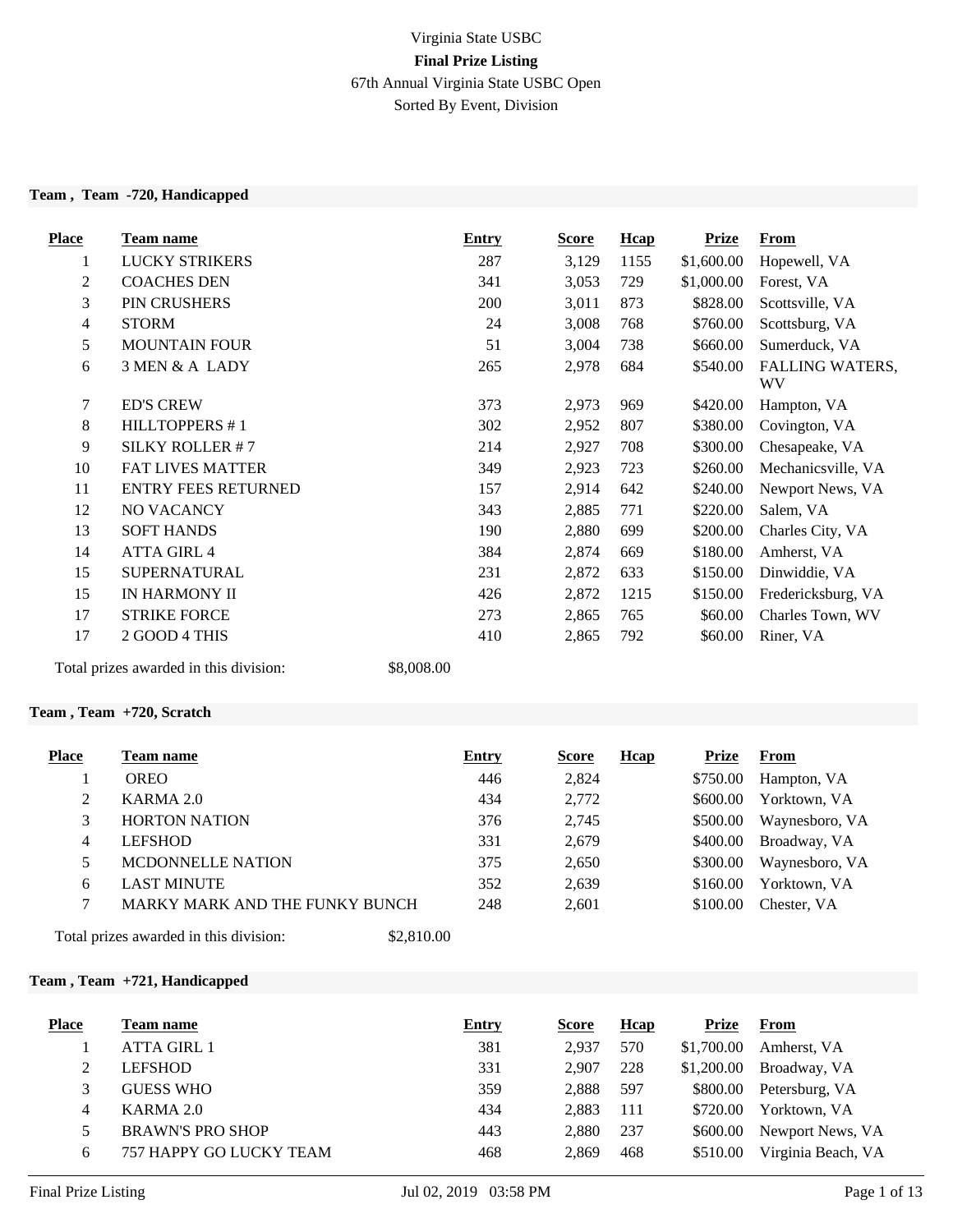67th Annual Virginia State USBC Open

Sorted By Event, Division

| $\tau$ | T N B A # 1                            | 179         | 2,845 | 597            | \$500.00 | Hampton, VA        |
|--------|----------------------------------------|-------------|-------|----------------|----------|--------------------|
| 8      | MARKY MARK AND THE FUNKY BUNCH         | 248         | 2,832 | 231            | \$466.00 | Chester, VA        |
| 9      | <b>OREO</b>                            | 446         | 2,824 | $\overline{0}$ | \$450.00 | Hampton, VA        |
| 10     | <b>HERE FOR THE BEER</b>               | 113         | 2,823 | 498            | \$440.00 | Henrico, VA        |
| 11     | ATTA GIRL 6                            | 386         | 2,809 | 405            | \$430.00 | Amherst, VA        |
| 12     | YORK BOYS                              | 464         | 2,806 | 321            | \$420.00 | Yorktown, VA       |
| 13     | <b>GUTTER FINGERS LEGACY</b>           | 206         | 2,804 | 576            | \$400.00 | Williamsburg, VA   |
| 14     | <b>ANTHONY BILLIPS</b>                 | 183         | 2,800 | 513            | \$380.00 | Roanoke, VA        |
| 15     | SOUTHSIDE #1                           | 350         | 2,793 | 471            | \$360.00 | Virginia Beach, VA |
| 16     | <b>TAPPED OUT</b>                      | 175         | 2,784 | 507            | \$340.00 | Chester, VA        |
| 17     | <b>MULLIES</b>                         | 173         | 2,783 | 504            | \$310.00 | Appomattox, VA     |
| 17     | <b>SPLIT HAPPENS</b>                   | 326         | 2,783 | 417            | \$310.00 | Blacksburg, VA     |
| 19     | <b>SOUTHSIDE 1</b>                     | 242         | 2,779 | 423            | \$280.00 | Norfolk, VA        |
| 20     | Y CAN'T WE CARRY                       | 322         | 2,774 | 423            | \$250.00 | Virginia Beach, VA |
| 20     | NRV SUPERBOWL                          | 378         | 2,774 | 363            | \$250.00 | Christiansburg, VA |
| 22     | ALL IN THE FAMILY                      | 414         | 2,772 | 519            | \$220.00 | Carrollton, VA     |
| 23     | <b>HORTON NATION</b>                   | 376         | 2,769 | 24             | \$200.00 | Waynesboro, VA     |
| 24     | <b>BALL BREAKERS</b>                   | 232         | 2,767 | 339            | \$180.00 | Norfolk, VA        |
| 25     | <b>HITMEN</b>                          | 221         | 2,757 | 390            | \$160.00 | Newport, VA        |
| 26     | AAB-TEAM                               | 316         | 2,751 | 321            | \$140.00 | Virginia Beach, VA |
| 27     | <b>MESSENGERS #1</b>                   | 368         | 2,750 | 216            | \$120.00 | Midlothian, VA     |
| 28     | POCKET POUNDERS                        | 473         | 2,749 | 594            | \$100.00 | Rustburg, VA       |
|        | Total prizes awarded in this division: | \$12,236.00 |       |                |          |                    |

## **Team , Team -720, Scratch**

| <b>Place</b><br>Team name<br>WHO US?   |             | <b>Entry</b><br>293 | <b>Score</b><br>2,135 | <b>H</b> cap | Prize<br>\$72.00 | From<br>Falling Waters, WV |
|----------------------------------------|-------------|---------------------|-----------------------|--------------|------------------|----------------------------|
| Total prizes awarded in this division: | \$72.00     |                     |                       |              |                  |                            |
| Total prizes awarded in this event:    | \$23,126.00 |                     |                       |              |                  |                            |

# **Doubles , Doubles +360, Scratch**

| <b>Place</b>   | Team name                               | Entry | <b>Score</b> | Hcap | <b>Prize</b> | From               |
|----------------|-----------------------------------------|-------|--------------|------|--------------|--------------------|
| 1              | Franklin, Brian P / Gary, Jonathan R    | 352   | 1,382        |      | \$380.00     | Yorktown, VA       |
| 2              | Verner, Chris A / Conner, Jason W       | 459   | 1,372        |      | \$355.00     | Dublin, VA         |
| 3              | Pancoast, Steven P / Pancoast, Andrew R | 280   | 1,361        |      | \$320.00     | Newport News, VA   |
| $\overline{4}$ | Rinehart, Tyler R / Horton, Ronald B    | 376   | 1,358        |      | \$304.00     | Waynesboro, VA     |
| 5              | Wright, Roland S, Jr / Stike, Terry W   | 377   | 1,352        |      | \$269.00     | Christiansburg, VA |
| 6              | Overton, Jessica N / Wiggins, Perry L   | 477   | 1,351        |      | \$254.00     | Portsmouth, VA     |
| 7              | Stuart, Vince L / Frady, Kevin B        | 275   | 1,344        |      | \$228.00     | Lynchburg, VA      |
| 8              | Jones, David / Brawn, Jake              | 443   | 1,338        |      | \$210.00     | Newport News, VA   |
| 9              | Govan, Colin M, IV / Sheets, Robert C   | 362   | 1,336        |      | \$170.00     | Newport News, VA   |
| 10             | Brads, Chris / Harlow, Michael "Alan"   | 31    | 1,334        |      | \$152.00     | Palmyra, VA        |
| 11             | Smith, Mike / Watson, Blake C           | 248   | 1,321        |      | \$100.00     | Chester, VA        |
| 12             | Lewis, Nicholas H / Bisner, Brandon M   | 94    | 1,320        |      | \$70.00      | Chesapeake, VA     |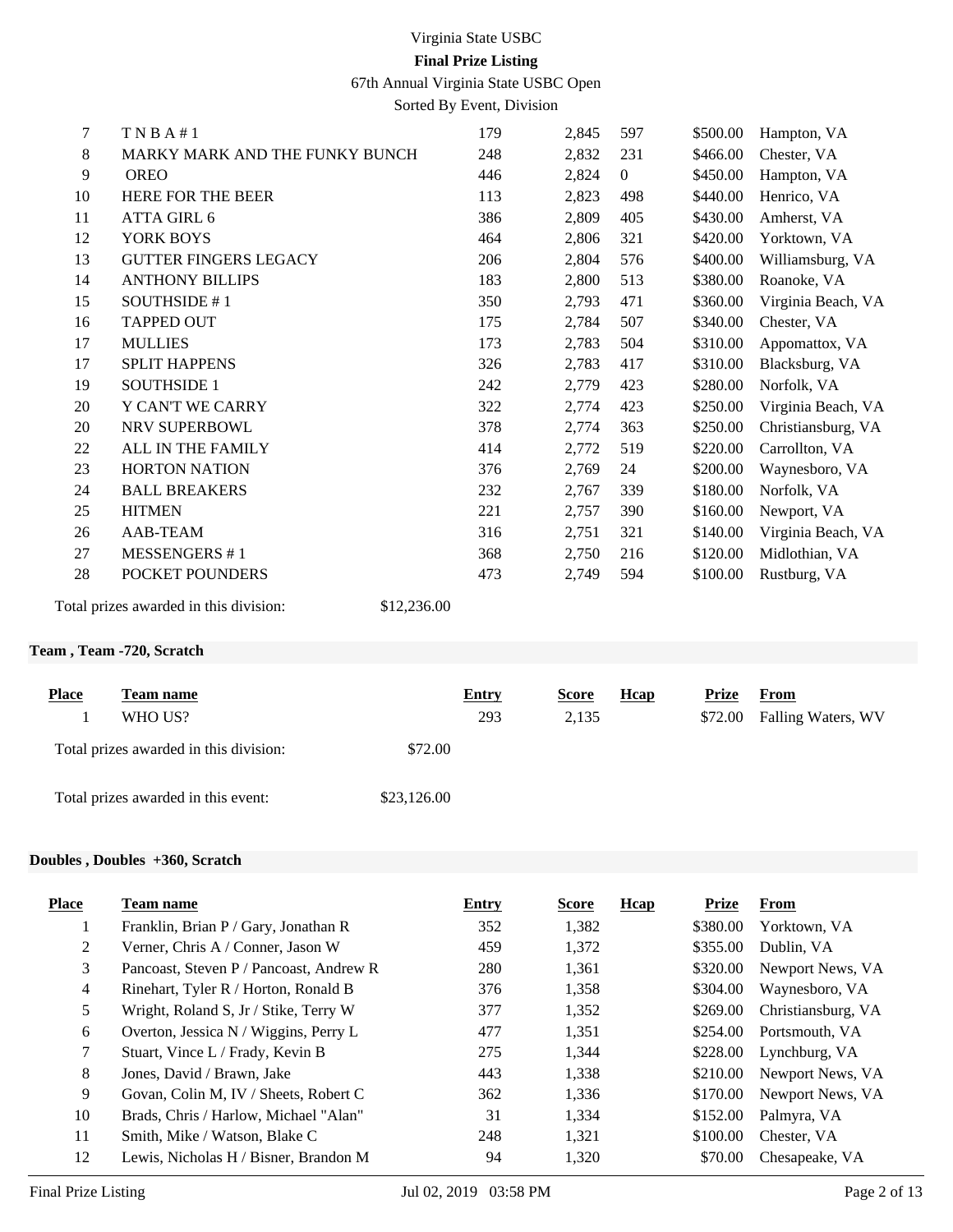67th Annual Virginia State USBC Open

Sorted By Event, Division

|    | Lisk, Tyler D / Howell, Robert D        | 459 | 1.314 |         | $$65.00$ Dublin. VA        |
|----|-----------------------------------------|-----|-------|---------|----------------------------|
| 14 | Leonard, Tacarci M / Johnson, Brandon D | 434 | 1.309 | \$60.00 | Yorktown, VA               |
|    | Bolosan, Chris L / White, Terrance L    | 446 | 1.307 |         | \$55.00 Hampton, VA        |
| 16 | Turner, Lisa F / Parrish, Eric          | 258 | 1.302 |         | \$50.00 Mechanicsville, VA |
|    |                                         |     |       |         |                            |

Total prizes awarded in this division: \$3,042.00

## **Doubles , Doubles +361, Handicapped**

| <b>Place</b>             | Team name                                           | <b>Entry</b> | <b>Score</b> | Hcap | <b>Prize</b> | <b>From</b>        |
|--------------------------|-----------------------------------------------------|--------------|--------------|------|--------------|--------------------|
| 1                        | Sechrist, Jerry L / Young, Jimmy R, Jr              | 177          | 1,537        | 273  | \$600.00     | Clear Brook, VA    |
| $\overline{c}$           | Pahuta, Richard A, Jr / Canby, Martin A             | 35           | 1,536        | 237  | \$440.00     | Strasburg, VA      |
| 3                        | Wright, Roland S, Jr / Stike, Terry W               | 377          | 1,499        | 147  | \$420.00     | Christiansburg, VA |
| $\overline{\mathcal{A}}$ | Green-Riley, Benita / Short, David R                | 242          | 1,495        | 282  | \$390.00     | Norfolk, VA        |
| 5                        | Stuart, Vince L / Frady, Kevin B                    | 275          | 1,491        | 147  | \$380.00     | Lynchburg, VA      |
| 6                        | Caffee, Jacinta Y / McAlister, Melvin O             | 405          | 1,490        | 264  | \$370.00     | Virginia Beach, VA |
| 7                        | Chambers, Lenzy D / Couch, Matt R                   | 353          | 1,485        | 51   | \$350.00     | Virginia Beach, VA |
| $8\,$                    | Turner, Lisa F / Parrish, Eric                      | 258          | 1,482        | 180  | \$340.00     | Mechanicsville, VA |
| 9                        | Brockner, David K / Chumley-Brockner, Sherry E      | 354          | 1,465        | 255  | \$330.00     | Stanardsville, VA  |
| 10                       | Perron, Matt W / Foltz, Clay A                      | 127          | 1,461        | 207  | \$325.00     | Woodstock, VA      |
| 11                       | Cowan, Patricia L / Hensley, Nicholas E             | 332          | 1,460        | 237  | \$325.00     | Hampton, VA        |
| 12                       | Collins, Bobby W / White, James "Harold"            | 140          | 1,459        | 273  | \$311.66     | Lynchburg, VA      |
| 12                       | Williamson, Cory E / Carter, William M              | 246          | 1,459        | 216  | \$311.67     | Chester, VA        |
| 12                       | Smith, Mike / Watson, Blake C                       | 248          | 1,459        | 138  | \$311.67     | Chester, VA        |
| 15                       | Augustine, Daniel J / Augustine, Joseph D           | 28           | 1,456        | 192  | \$300.00     | Virginia Beach, VA |
| 16                       | Weigand, Bryan / Steadman, Andrew C                 | 122          | 1,454        | 108  | \$290.00     | Norfolk, VA        |
| 17                       | Mays, Coles M / Mountz, John D                      | 233          | 1,453        | 255  | \$285.00     | Norfolk, VA        |
| 18                       | Broadney, Colin D / Broadney, Robert L, III         | 464          | 1,452        | 156  | \$280.00     | Yorktown, VA       |
| 19                       | Bauer, Daniel J / Banks, Cecil, Jr                  | 1            | 1,450        | 201  | \$275.00     | Big Island, VA     |
| $20\,$                   | VAN DUSEN, STEPHANIE / VAN DUSEN,<br><b>TIMOTHY</b> | 429          | 1,449        | 291  | \$270.00     |                    |
| 21                       | Blizzard, David L / Farrow, Jeffery B               | 178          | 1,448        | 249  | \$265.00     | Hampton, VA        |
| 22                       | Ott, Ryan L / Butts, James V, Jr                    | 293          | 1,444        | 264  | \$260.00     | Falling Waters, WV |
| 23                       | Griffin, Brian T / Eason, Shaun                     | 326          | 1,440        | 195  | \$255.00     | Blacksburg, VA     |
| 24                       | Mapp, David K, Jr / Painter, Nathaniel C            | 12           | 1,439        | 276  | \$245.00     | Portsmouth, VA     |
| 24                       | Norman, Angela H / Layne, Aaron F                   | 224          | 1,439        | 240  | \$245.00     | Chesterfield, VA   |
| 26                       | Coffey, Edward L / Butner, Tim W                    | 7            | 1,438        | 291  | \$245.00     | Buena Vista, VA    |
| 27                       | Lambert, Kenneth D / Elliott, Paul A                | 360          | 1,434        | 168  | \$240.00     | Harrisonburg, VA   |
| 28                       | Hazlewood, Frank V, III / Isley, Artie N            | 65           | 1,425        | 225  | \$235.00     | Richmond, VA       |
| $28\,$                   | Updike, Ian / Updike, Ralph                         | 123          | 1,425        | 291  | \$235.00     | Sterling, VA       |
| 30                       | Irvin, Lawrence E, Jr / Holt, Roger M               | 90           | 1,421        | 102  | \$220.00     | Chesapeake, VA     |
| 31                       | Govan, Colin M, IV / Sheets, Robert C               | 362          | 1,420        | 84   | \$210.00     | Newport News, VA   |
| 32                       | Williams, Keith A / Rainey, William S               | 147          | 1,418        | 297  | \$200.00     | N Dinwiddie, VA    |
| 33                       | BENNETT, HELEN / BENNETT, VINCENT                   | 442          | 1,414        | 279  | \$190.00     | Chesapeake, VA     |
| 34                       | Redd, Roxanne E / Redd, Stanley E                   | 231          | 1,413        | 294  | \$173.34     | Dinwiddie, VA      |
| 34                       | Byer, Roger G / Layton, Mike                        | 298          | 1,413        | 207  | \$173.33     | Covington, VA      |
| 34                       | Donathan, William L / Griffin, Alex V               | 401          | 1,413        | 285  | \$173.33     | Christiansbrg, VA  |
| 37                       | Venable, Holly A / Venable, Anthony R               | 317          | 1,412        | 261  | \$160.00     | Virginia Beach, VA |
| 38                       | Brooks, Jim R / Davis, Adam O                       | 346          | 1,410        | 138  | \$150.00     | Newport News, VA   |
| 39                       | Bonine, Andrew W / Laughlin, Douglas L              | 54           | 1,409        | 228  | \$133.34     | Hopewell, VA       |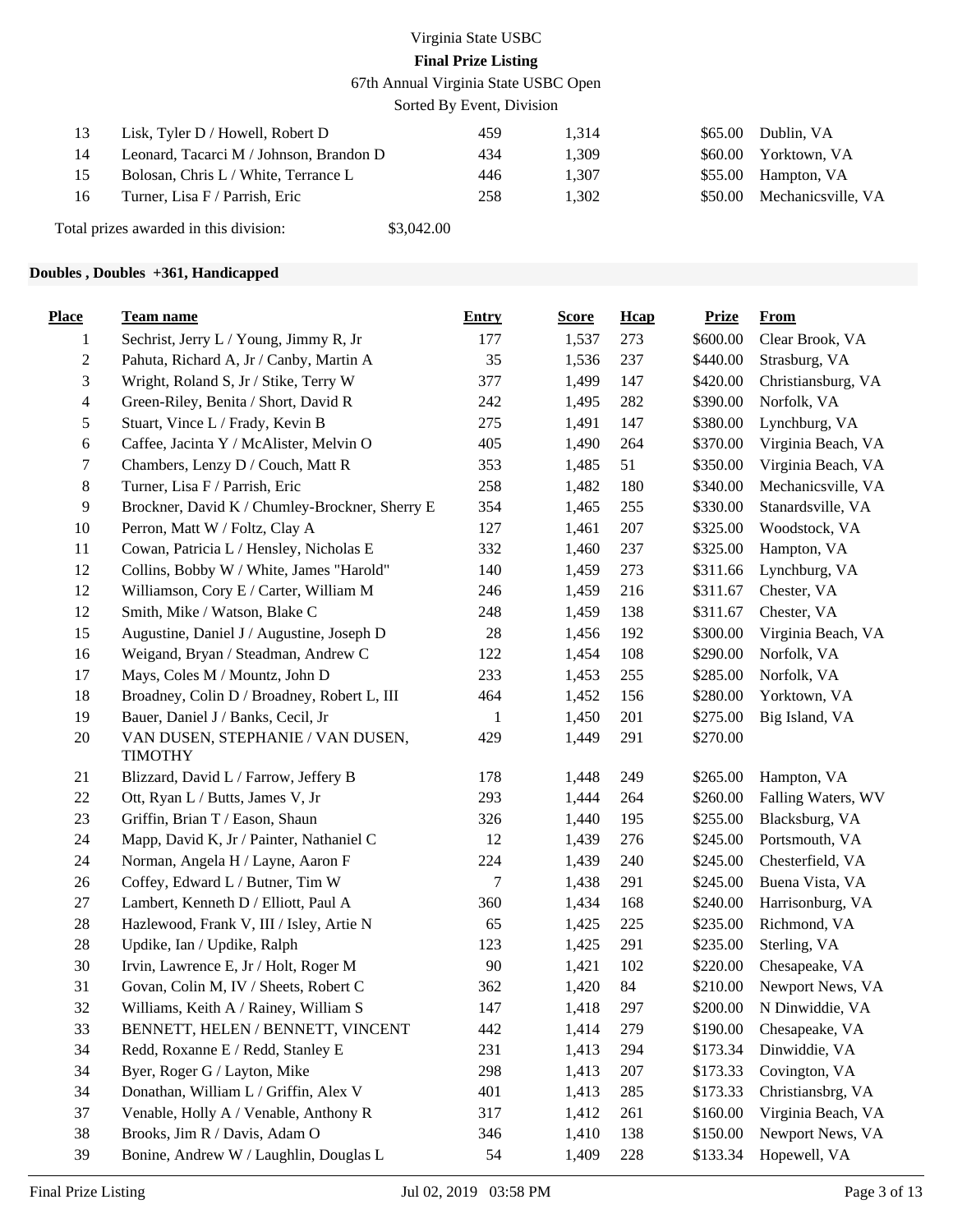67th Annual Virginia State USBC Open

Sorted By Event, Division

| 39 | McDermott, Jack "Dan" D, Jr / McDermott, Jack<br>"Danny" D, Sr | 106 | 1,409 | 126 | \$133.33 | Norfolk, VA        |
|----|----------------------------------------------------------------|-----|-------|-----|----------|--------------------|
| 39 | Chavez, Ricardo R / Chavez, Reginald R, Jr                     | 322 | 1,409 | 291 | \$133.33 | Virginia Beach, VA |
| 42 | Drakeford, Christine R / Robinson, Chester A                   | 74  | 1,407 | 255 | \$115.00 | Chesapeake, VA     |
| 42 | Irick, Mayfield, Jr / Winston, Anthony K, Jr                   | 98  | 1,407 | 156 | \$115.00 | Alexandria, VA     |
| 44 | Matthews, Christopher / Parks, Mark A                          | 466 | 1,404 | 285 | \$100.00 | Newport News, VA   |
| 45 | Speller, Alan L, Sr / Watson, George L, IV                     | 213 | 1,403 | 285 | \$98.00  | Chesapeake, VA     |
| 46 | Glass, Bernard R / Glass, Arlea K                              | 226 | 1,402 | 168 | \$88.00  | Bristow, VA        |
| 47 | Vetter, Steven A / Atkins, Steven R, Sr                        | 187 | 1,398 | 252 | \$80.00  | Norfolk, VA        |
| 48 | Webb, Frank R, Jr / Pack, Ronnie W                             | 285 | 1,397 | 219 | \$70.00  | Poquoson, VA       |
| 49 | Campbell, Clayton J, Jr / Ashley, Robert B                     | 150 | 1,396 | 195 | \$60.00  | Stuarts Draft, VA  |
| 49 | Singleton, Steven W / Dogoli, Chris W                          | 197 | 1,396 | 255 | \$60.00  | Glen Allen, VA     |
| 49 | Hall, Scott J / Reason, Cailean A                              | 321 | 1,396 | 165 | \$60.00  | Virginia Beach, VA |
| 52 | Spence, David L / White, David W                               | 140 | 1,394 | 240 | \$60.00  | Lynchburg, VA      |
| 53 | Overton, Jessica N / Wiggins, Perry L                          | 477 | 1,393 | 42  | \$58.00  | Portsmouth, VA     |
| 54 | Johnson, Jerome A / Wright, Eurvin M                           | 270 | 1,392 | 297 | \$50.00  | Henrico, VA        |
| 55 | Garnett, Leon D / Cimino, Ralph L, Jr                          | 64  | 1,387 | 288 | \$50.00  | Glen Allen, VA     |
| 55 | Rosener, Janie A / Wojcik, Randolph F                          | 255 | 1,387 | 288 | \$50.00  | Gloucester, VA     |
| 55 | Verner, Chris A / Conner, Jason W                              | 459 | 1,387 | 15  | \$50.00  | Dublin, VA         |

Total prizes awarded in this division: \$12,344.00

## **Doubles , Doubles -360, Handicapped**

| <b>Team name</b>                                | <b>Entry</b> | <b>Score</b> | Hcap | <b>Prize</b> | <b>From</b>         |
|-------------------------------------------------|--------------|--------------|------|--------------|---------------------|
| Commodore, Edward / Turhan, Tayale              | 373          | 1,565        | 609  | \$550.00     | Hampton, VA         |
| Smith, James A, Sr / Baumgartner, Steven J, Jr  | 287          | 1,547        | 435  | \$400.00     | Hopewell, VA        |
| Meadows, Marcia L / Hamblin, Kerry E            | 130          | 1,546        | 420  | \$370.00     | Blacksburg, VA      |
| Rhodes, Jennifer L / Rhodes, Charles H, Jr      | 287          | 1,543        | 588  | \$350.00     | Hopewell, VA        |
| Quinn, Mildred A / Gilley, Adam                 | 418          | 1,518        | 411  | \$345.00     | Richmond, VA        |
| Waddell, Robert L / Powers, Tiffany R           | 288          | 1,509        | 474  | \$330.00     | Hopewell, VA        |
| Sessoms, Zack C / Morgan, Bryant K              | 349          | 1,507        | 342  | \$310.00     | Mechanicsville, VA  |
| Rose, Antwon S / Preston, Derek A               | 413          | 1,507        | 390  | \$310.00     | Lynchburg, VA       |
| Nugent, Steve W / Gay, Cullen                   | 411          | 1,504        | 474  | \$305.00     | Hopewell, VA        |
| Brown, Evan A / McLean, Charles E               | 227          | 1,502        | 477  | \$300.00     | Hampton, VA         |
| Kirkley, Kim M / Brown, Darryl E                | 295          | 1,500        | 447  | \$295.00     | Hampton, VA         |
| Crespo, Antoinette / Shideler, Travis W         | 263          | 1,492        | 351  | \$290.00     | Hampton, VA         |
| McDowell, James L, Jr / Jackson, George A       | 57           | 1,489        | 411  | \$285.00     | Hopewell, VA        |
| Jones, Donna B / Fuller, Jerry K                | 121          | 1,481        | 378  | \$277.50     | Bassett, VA         |
| Cooper, Deborah O / Cooper, Joey N              | 139          | 1,481        | 318  | \$277.50     | Madison Hts, VA     |
| Wright, Loretta T / Wright, Doug A              | 329          | 1,475        | 399  | \$270.00     | Madison Hts, VA     |
| Vaughters, Alice F / Curtis, Stafford J, Sr     | 73           | 1,472        | 306  | \$255.00     | Nathalie, VA        |
| Cox-Martin, Jonathan T / Ferguson, Lauren E     | 102          | 1,472        | 366  | \$255.00     | Norfolk, VA         |
| Davenport, Candace C / Woodard, Edna M          | 255          | 1,468        | 528  | \$225.00     | Gloucester, VA      |
| Akers, Tiara N / Grant, Feria M                 | 59           | 1,466        | 693  | \$177.50     | Hopewell, VA        |
| Burns, Maxine W / Burns, Lawrence R             | 335          | 1,466        | 396  | \$177.50     | Pelham, NC          |
| Akers, Eric D / Warren, David S                 | 25           | 1,465        | 504  | \$140.00     | Dublin, VA          |
| Wirt, Jeffrey / Sherman, Keith                  | 168          | 1,458        | 303  | \$135.00     | Madison Heights, VA |
| Lucas, Clayton J / Arms, Timothy W              | 288          | 1,457        | 348  | \$127.50     | Hopewell, VA        |
| Thomas, Norman "Pic" L / Richard, Wilbert J, Jr | 432          | 1,457        | 411  | \$127.50     | Covington, VA       |
|                                                 |              |              |      |              |                     |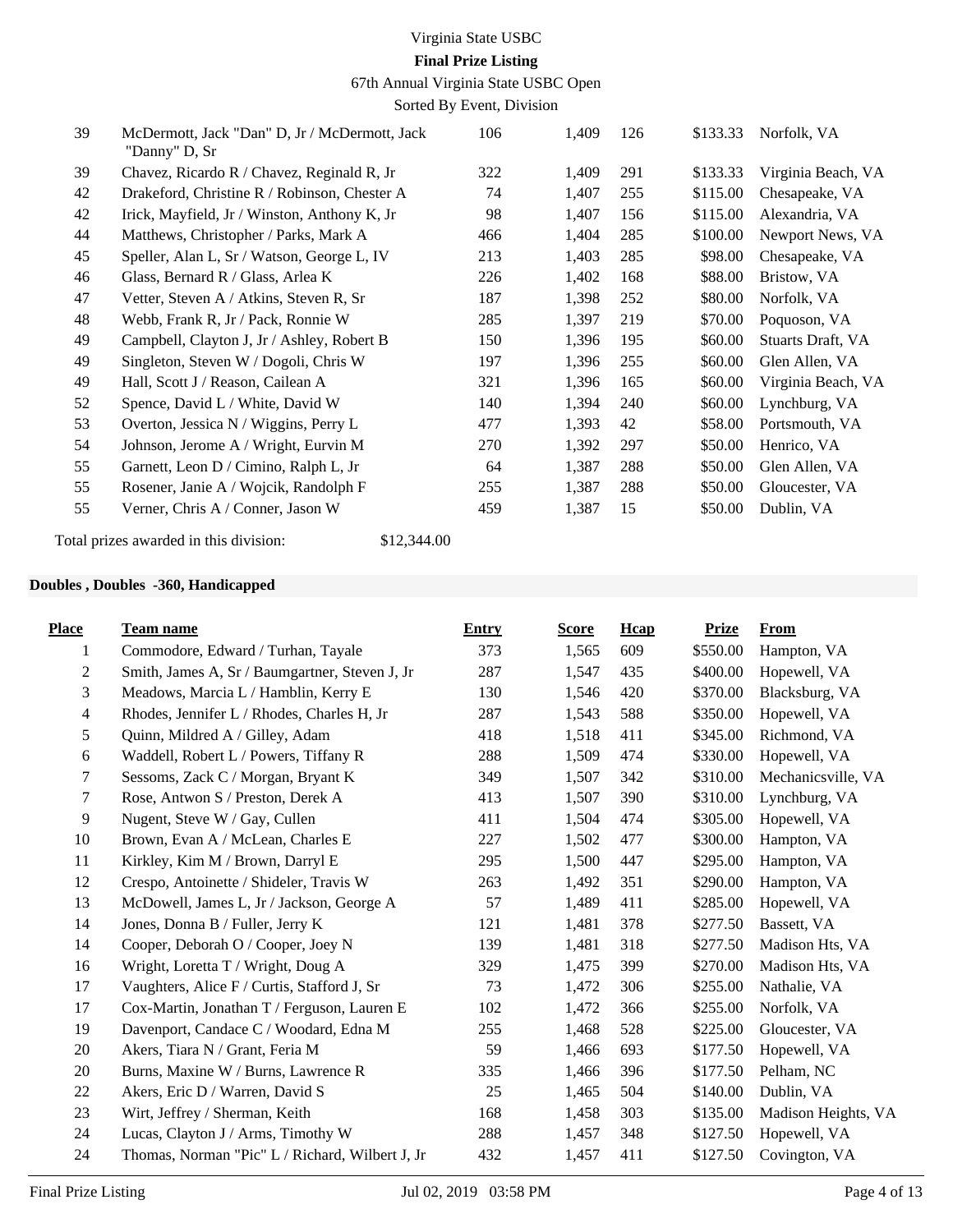67th Annual Virginia State USBC Open

Sorted By Event, Division

| 26 | Cone, Damon $R /$ Jones, Walter B         | 54  | 1,456 | 459 | \$120.00 | Hopewell, VA       |
|----|-------------------------------------------|-----|-------|-----|----------|--------------------|
| 27 | Sprague, Elenita P / Hawk, John R         | 350 | 1,455 | 327 | \$115.00 | Virginia Beach, VA |
| 28 | Wilson, Donald W / Jackson, Angela N      | 324 | 1,454 | 348 | \$110.00 | Glen Allen, VA     |
| 29 | Austin, Carolyn W / Austin, Kevin D       | 225 | 1,453 | 414 | \$95.00  | newport news, VA   |
| 30 | Bynum, Mabel (Cissy) Y / Gross, Jerald E  | 310 | 1,450 | 399 | \$95.00  | King George, VA    |
| 31 | Owens, Sidney J / Molloy, Jack N          | 412 | 1,448 | 402 | \$85.00  | Hampton, VA        |
| 32 | McCue, Fred A / Barnett, William          | 46  | 1.446 | 354 | \$75.00  | Fredericksburg, VA |
| 32 | Beaulac, Michael J / Butts, Danny L, II   | 169 | 1,446 | 327 | \$75.00  | Yorktown, VA       |
| 32 | Hubbard, Thomas G, Jr / SPELLMAN, LANCE   | 420 | 1,446 | 486 | \$75.00  | Covington, VA      |
| 35 | Rue, Randy G / Taylor, Darla D            | 260 | 1,444 | 483 | \$65.00  | Grottoes, VA       |
| 36 | Atkinson, James A, Jr / Abbott, Russell S | 190 | 1,443 | 489 | \$18.34  | Charles City, VA   |
| 36 | Overby, Deborah D / Scott, Wendy H        | 369 | 1,443 | 459 | \$18.33  | Midlothian, VA     |
| 36 | Epps, Frank I, Jr / Brown, Barry          | 379 | 1,443 | 393 | \$18.33  | Chesterfield, VA   |
|    |                                           |     |       |     |          |                    |

Total prizes awarded in this division: \$7,850.00

## **Doubles , Doubles -360, Scratch**

| <b>Place</b> | <b>l'eam name</b>                      |             | <b>Entry</b> | <b>Score</b> | Hcap | Prize   | From       |
|--------------|----------------------------------------|-------------|--------------|--------------|------|---------|------------|
|              | Griggs, John C, Sr / Dye, Cleve, III   |             | 444          | 952          |      | \$54.00 | Lanexa, VA |
|              | Total prizes awarded in this division: | \$54.00     |              |              |      |         |            |
|              | Total prizes awarded in this event:    | \$23,290.00 |              |              |      |         |            |

## **Singles, Singles +180, Scratch**

| <b>Place</b> | Team name              | <b>Entry</b> | <b>Score</b> | Hcap<br><b>Prize</b> | <b>From</b>            |
|--------------|------------------------|--------------|--------------|----------------------|------------------------|
| 1            | Leonard, Tacarci M     | 434          | 814          | \$190.00             | Yorktown, VA           |
| 2            | Anderson, Russell A    | 446          | 783          | \$177.00             | Hampton, VA            |
| 3            | Howell, Robert D       | 459          | 779          | \$174.00             | Dublin, VA             |
| 4            | Dich, Kenneth J        | 301          | 762          | \$168.00             | North Chesterfield, VA |
| 5            | Wiegand, Thomas A      | 122          | 754          | \$164.00             | Norfolk, VA            |
| 6            | Lawhorn, David W       | 117          | 741          | \$159.00             | Roanoke, VA            |
| 7            | Keene, Robert          | 252          | 735          | \$152.00             | Petersburg, VA         |
| 7            | Rumbaugh, Paul L       | 345          | 735          | \$152.00             | Stafford, VA           |
| 9            | Bolosan, Chris L       | 361          | 733          | \$145.00             | Newport News, VA       |
| 10           | Bisner, Brandon M      | 94           | 731          | \$141.00             | Chesapeake, VA         |
| 11           | Marshall, James L      | 193          | 730          | \$136.00             | Dungannon, VA          |
| 12           | Cox, William C         | 247          | 729          | \$127.00             | Chester, VA            |
| 13           | Harlow, Michael "Alan" | 31           | 728          | \$122.00             | Palmyra, VA            |
| 14           | Allman, Dallas W       | 448          | 726          | \$118.00             | Hampton, VA            |
| 15           | Gomez, Joseph A        | 292          | 724          | \$113.00             | Virginia Beach, VA     |
| 16           | Sours, Joshua A        | 282          | 718          | \$109.00             | Winchester, VA         |
| 16           | Arpe, Kyle T           | 386          | 718          | \$109.00             | Amherst, VA            |
| 18           | Coffey, Derick A       | 9            | 717          | \$100.00             | Blue Ridge, VA         |
| 19           | Ferguson, Kevin R      | 103          | 714          | \$90.34              | Norfolk, VA            |
| 19           | Atkins, Stephen D      | 224          | 714          | \$90.33              | Chesterfield, VA       |
| 19           | Johnson, Jacob         | 477          | 714          | \$90.33              | Portsmouth, VA         |
|              |                        |              |              |                      |                        |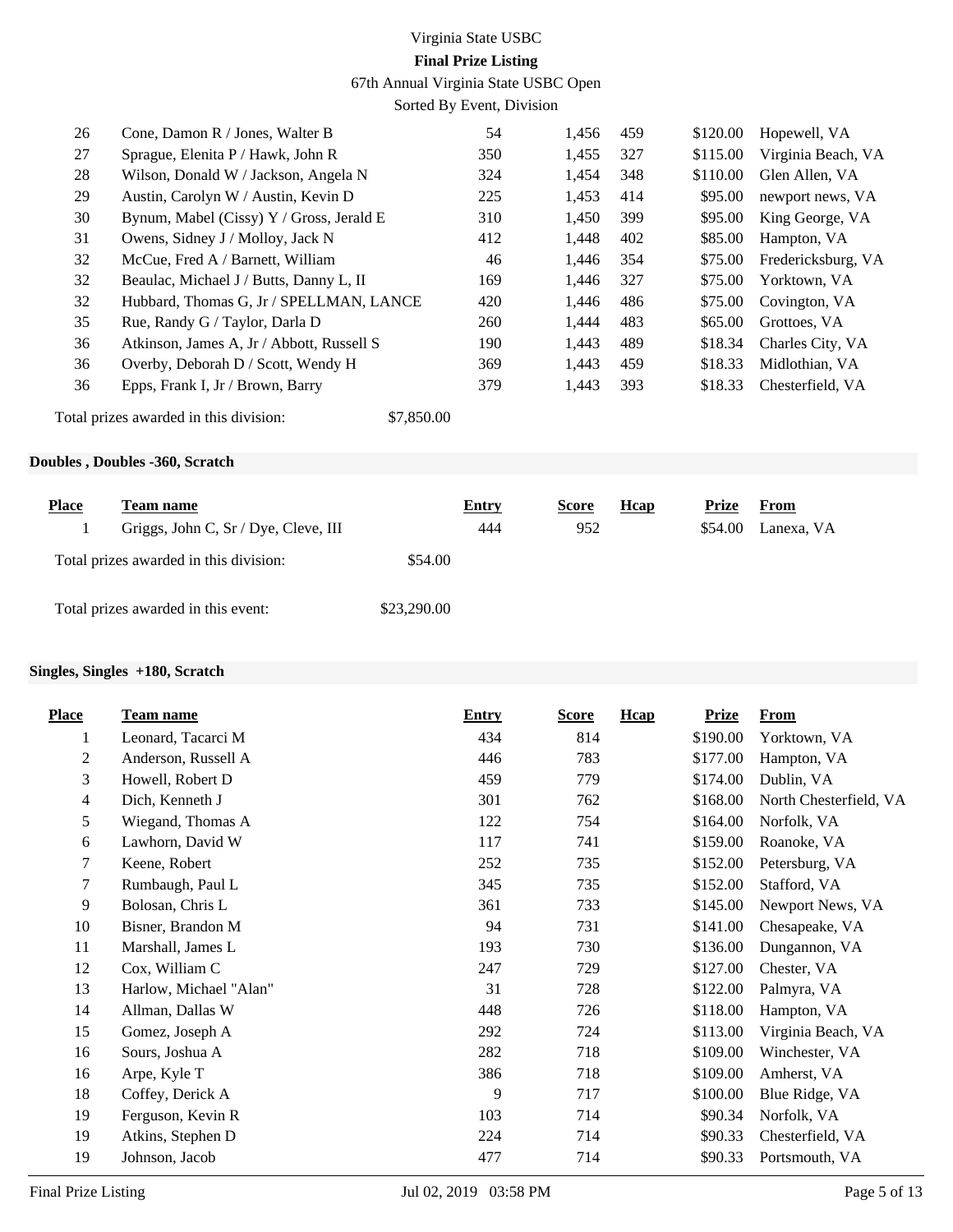67th Annual Virginia State USBC Open

Sorted By Event, Division

| 22 | Wingfield, Derek A    | 136 | 713 | \$79.00 | Forest, VA         |
|----|-----------------------|-----|-----|---------|--------------------|
| 22 | Watson, Blake C       | 248 | 713 | \$79.00 | Chester, VA        |
| 24 | Lavender, Shawn E     | 376 | 711 | \$72.00 | Waynesboro, VA     |
| 25 | Cruz, Joseph R        | 188 | 709 | \$65.50 | Aulander, NC       |
| 25 | Pancoast, Steven P    | 280 | 709 | \$65.50 | Newport News, VA   |
| 27 | Arehart, Steven S     | 375 | 708 | \$59.00 | Waynesboro, VA     |
| 28 | Orfield, Robert D     | 186 | 706 | \$50.50 | Chesterfield, VA   |
| 28 | McKinney, Troy D      | 352 | 706 | \$50.50 | Yorktown, VA       |
| 28 | Jones, David          | 443 | 706 | \$50.50 | Newport News, VA   |
| 28 | Smith, Michael B      | 446 | 706 | \$50.50 | Hampton, VA        |
| 32 | Blow, Joe C           | 78  | 704 | \$36.34 | Chesapeake, VA     |
| 32 | Moore, Anthony K      | 78  | 704 | \$36.33 | Chesapeake, VA     |
| 32 | Rankin, York C        | 101 | 704 | \$36.33 | White Plains, MD   |
| 35 | Collins, Chris M      | 82  | 701 | \$26.00 | Chesapeake, VA     |
| 35 | Muncher, Brad         | 474 | 701 | \$26.00 | Goode, VA          |
| 37 | McClung, Shane M      | 103 | 699 | \$25.00 | Norfolk, VA        |
| 37 | Wiggins, Perry L      | 477 | 699 | \$25.00 | Portsmouth, VA     |
| 39 | Chambers, Lenzy D     | 353 | 698 | \$25.00 | Virginia Beach, VA |
| 39 | Tate, Ira T           | 434 | 698 | \$25.00 | Yorktown, VA       |
| 41 | Drakeford, Antoinette | 83  | 693 | \$25.00 | Chesapeake, VA     |
|    |                       |     |     |         |                    |

Total prizes awarded in this division: \$3,735.00

## **Singles, Singles -180, Handicapped**

| <b>Place</b>   | <b>Team name</b>       | <b>Entry</b> | <b>Score</b> | Hcap | <b>Prize</b> | <b>From</b>        |
|----------------|------------------------|--------------|--------------|------|--------------|--------------------|
| 1              | <b>GRIMES, WILLIAM</b> | 422          | 855          | 381  | \$260.00     | Virginia Beach, VA |
| $\overline{c}$ | Gay, Cullen            | 411          | 831          | 282  | \$210.00     | Hopewell, VA       |
| 3              | Turhan, Tayale         | 373          | 830          | 282  | \$200.00     | Hampton, VA        |
| 4              | Holmes, Cecil H        | 179          | 824          | 201  | \$190.00     | Hampton, VA        |
| 5              | FOLEY, NATHAN          | 323          | 816          | 294  | \$182.50     |                    |
| 5              | Milne, Jacob S         | 380          | 816          | 228  | \$182.50     | Yorktown, VA       |
| 7              | Dillon, Chad E         | 382          | 815          | 255  | \$178.00     | Amherst, VA        |
| 8              | Tate, Amanda C         | 374          | 814          | 177  | \$176.00     | Newport News, VA   |
| 9              | Dixon, Austin H        | 400          | 805          | 348  | \$173.00     | Amelia, VA         |
| 10             | Scott, Wendy H         | 369          | 804          | 201  | \$171.00     | Midlothian, VA     |
| 11             | Howland, John H        | 157          | 798          | 255  | \$169.00     | Newport News, VA   |
| 12             | Mays, Coles M          | 233          | 793          | 183  | \$161.60     | Norfolk, VA        |
| 12             | Slade, Clyde L         | 239          | 793          | 156  | \$161.60     | Bethesda, MD       |
| 12             | Rhodes, Charles H      | 287          | 793          | 297  | \$161.60     | Hopewell, VA       |
| 12             | Stradford, William D   | 317          | 793          | 285  | \$161.60     | Virginia Beach, VA |
| 12             | Euson, Elizabeth       | 478          | 793          | 327  | \$161.60     | Charles Town, WV   |
| 17             | Taylor, Jamar D        | 51           | 787          | 204  | \$155.00     | Sumerduck, VA      |
| 18             | Crespo, Antoinette     | 263          | 784          | 276  | \$152.00     | Hampton, VA        |
| 19             | Molloy, Jack N         | 412          | 781          | 252  | \$150.00     | Hampton, VA        |
| 20             | Atkinson, James A      | 190          | 776          | 330  | \$148.00     | Charles City, VA   |
| 21             | Bonine, Andrew W       | 54           | 774          | 159  | \$145.00     | Hopewell, VA       |
| 22             | James, Henry T         | 338          | 773          | 201  | \$143.00     | Pelham, NC         |
| 23             | Houts, Gary E          | 66           | 772          | 171  | \$139.50     | Falls Church, VA   |
| 23             | Updike, Ian            | 123          | 772          | 156  | \$139.50     | Sterling, VA       |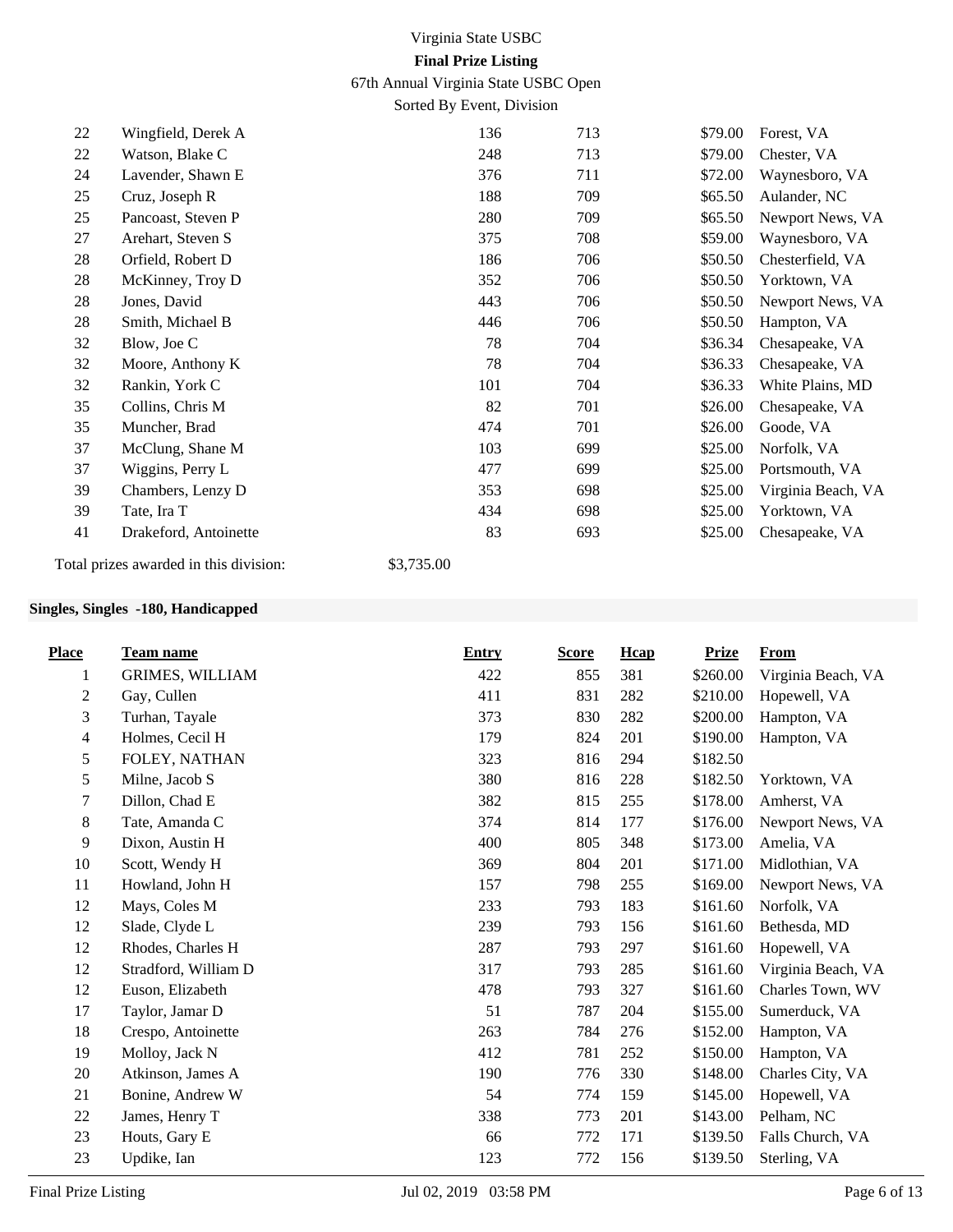67th Annual Virginia State USBC Open

Sorted By Event, Division

| 25 | Rhodes, Jennifer L     | 287              | 770 | 291 | \$136.00 | Hopewell, VA       |
|----|------------------------|------------------|-----|-----|----------|--------------------|
| 26 | Martin, William R      | 302              | 768 | 153 | \$133.00 | Covington, VA      |
| 26 | Ponton, Kenny Scott    | 384              | 768 | 258 | \$133.00 | Amherst, VA        |
| 28 | Lucas, Clayton J       | 288              | 764 | 189 | \$129.00 | Hopewell, VA       |
| 29 | McNally, James P       | 233              | 762 | 294 | \$127.00 | Norfolk, VA        |
| 30 | Jackson, Robert N      | 24               | 760 | 150 | \$125.00 | Scottsburg, VA     |
| 31 | Willingham, John W     | 51               | 759 | 159 | \$120.00 | Sumerduck, VA      |
| 31 | Brown, Darryl E        | 295              | 759 | 171 | \$120.00 | Hampton, VA        |
| 31 | Watson, Theresa R      | 426              | 759 | 348 | \$120.00 | Fredericksburg, VA |
| 34 | Akers, Eric D          | 25               | 756 | 261 | \$114.00 | Dublin, VA         |
| 34 | Jackson, Bernice H     | 74               | 756 | 198 | \$114.00 | Chesapeake, VA     |
| 36 | Bobik, Michelle L      | 273              | 755 | 354 | \$111.00 | Charles Town, WV   |
| 37 | Lambert, John          | 259              | 754 | 234 | \$108.00 | Grottoes, VA       |
| 38 | Sechrist, Jerry L      | 177              | 753 | 180 | \$102.00 | Clear Brook, VA    |
| 38 | Lamm, Michael E        | 412              | 753 | 171 | \$102.00 | Hampton, VA        |
| 38 | Hirsch, Chuck K        | 455              | 753 | 243 | \$102.00 | Virginia Beach, VA |
| 41 | Watson, George L       | 213              | 751 | 150 | \$94.00  | Chesapeake, VA     |
| 41 | Preston, Joe L         | 356              | 751 | 159 | \$94.00  | Salem, VA          |
| 43 | Roberts, Nina D        | 71               | 750 | 237 | \$90.50  | Nathalie, VA       |
| 43 | Neal, Cynthia S        | 290              | 750 | 273 | \$90.50  | Prince George, VA  |
| 45 | Alston, Daryl K        | 163              | 749 | 198 | \$85.00  | Washington, DC     |
| 45 | James, Steven C        | 228              | 749 | 216 | \$85.00  | Hampton, VA        |
| 45 | Venable, Holly A       | 317              | 749 | 183 | \$85.00  | Virginia Beach, VA |
| 45 | Brown, Charita L       | 359              | 749 | 222 | \$85.00  | Petersburg, VA     |
| 49 | Waddell, Robert L      | 288              | 748 | 198 | \$77.00  | Hopewell, VA       |
| 50 | Voris, Hayley C        | 410              | 747 | 369 | \$75.00  | Riner, VA          |
| 50 | Ralston, Krystal D     | 440              | 747 | 270 | \$75.00  | Stuarts Draft, VA  |
| 52 | Buckner, Darin         | 286              | 745 | 153 | \$72.50  | Clifton Forge, VA  |
| 52 | Griggs, John C         | 444              | 745 | 201 | \$72.50  | Lanexa, VA         |
| 54 | Smith, Lauren A        | 401              | 744 | 216 | \$70.00  | Christiansbrg, VA  |
| 54 | Greene, Kenneth J      | 479              | 744 | 198 | \$70.00  | Rustburg, VA       |
| 56 | Johnson, Aaron L       | 56               | 743 | 174 | \$65.00  | Hopewell, VA       |
| 56 | Ashley, Ronnie L       | 150              | 743 | 300 | \$65.00  | Stuarts Draft, VA  |
| 56 | Norman, Angela H       | 224              | 743 | 162 | \$65.00  | Chesterfield, VA   |
| 59 | Roadcap, Timothy F     | 37               | 741 | 150 | \$59.50  | Glen Allen, VA     |
| 59 | Pigg, Mackenzie G      | 381              | 741 | 255 | \$59.50  | Amherst, VA        |
| 61 | Trail, Daniel A        | 458              | 739 | 171 | \$55.00  | Forest, VA         |
| 62 | Hess, Gayle U          | $\boldsymbol{2}$ | 738 | 249 | \$51.00  | Chesapeake, VA     |
| 62 | Johnson, Jerome A      | 270              | 738 | 153 | \$51.00  | Henrico, VA        |
| 64 | Lusk, Kellie L         | 300              | 737 | 288 | \$48.00  | Gloucester, VA     |
| 65 | Austin, Carolyn W      | 225              | 736 | 267 | \$45.50  | newport news, VA   |
| 65 | Barber, Jimmie L       | 303              | 736 | 231 | \$45.50  | Covington, VA      |
| 67 | Thomas, Norman "Pic" L | 432              | 735 | 267 | \$41.25  | Covington, VA      |
| 68 | Adams, Terry           | 220              | 734 | 168 | \$36.00  | Lynchburg, VA      |
| 68 | Holley, Linda A        | 456              | 734 | 276 | \$36.00  | Virginia Beach, VA |
| 70 | Gross, Jerald E        | 310              | 733 | 186 | \$33.00  | King George, VA    |
| 71 | Skutt, Gordon S        | 105              | 732 | 162 | \$17.00  | Norfolk, VA        |
| 71 | Fazio, Christina L     | 289              | 732 | 339 | \$17.00  | Chester, VA        |
| 71 | Vavrek-Vogt, Ashley V  | 319              | 732 | 150 | \$17.00  | Virginia Beach, VA |
|    |                        |                  |     |     |          |                    |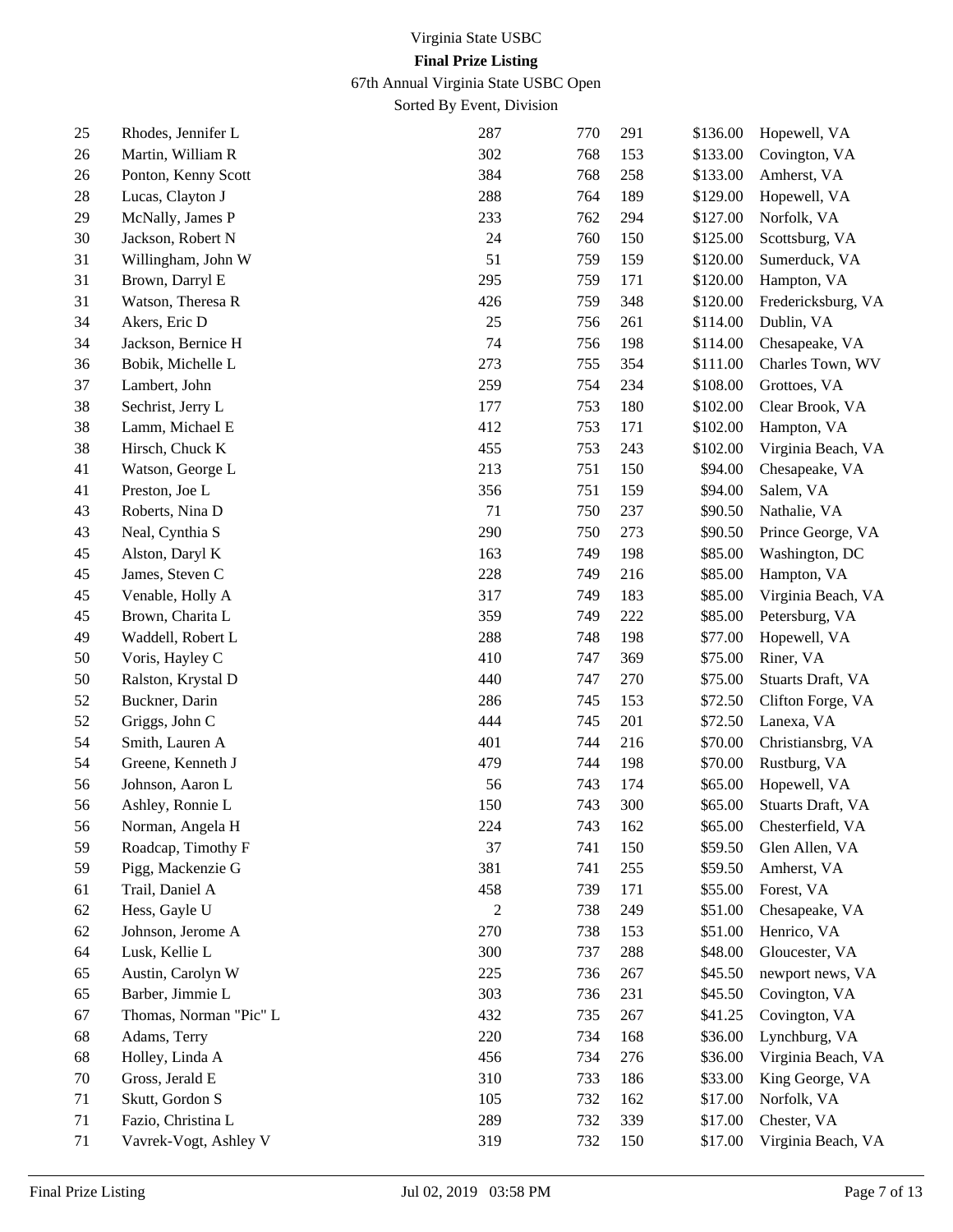67th Annual Virginia State USBC Open

Sorted By Event, Division

| Burns, Lawrence R | 335 | 732     | 198 | $$17.00$ Pelham, NC    |
|-------------------|-----|---------|-----|------------------------|
| Fareed. Mahdee W  | 359 | 732 183 |     | \$17.00 Petersburg, VA |

Total prizes awarded in this division: \$8,030.25

## **Singles, Singles +181, Handicapped**

| <b>Place</b>     | Team name                    | <b>Entry</b> | <b>Score</b> | Hcap             | <b>Prize</b> | <b>From</b>            |
|------------------|------------------------------|--------------|--------------|------------------|--------------|------------------------|
| $\mathbf{1}$     | Abbott, Jeremy P             | 190          | 848          | 105              | \$500.00     | Charles City, VA       |
| $\boldsymbol{2}$ | Leonard, Tacarci M           | 434          | 847          | 33               | \$300.00     | Yorktown, VA           |
| 3                | Sims, Edward "Tim"           | 277          | 827          | 120              | \$285.00     | Charlottesville, VA    |
| 4                | Arpe, Kyle T                 | 386          | 826          | 108              | \$275.00     | Amherst, VA            |
| 5                | Pearson, Harry C             | 58           | 825          | 141              | \$270.00     | Hopewell, VA           |
| 6                | Wade, Otis V                 | 52           | 810          | 111              | \$265.00     | Hopewell, VA           |
| 7                | Cox, William C               | 247          | 807          | 78               | \$260.00     | Chester, VA            |
| $8\,$            | THOMAS, JOE                  | 268          | 806          | 51               | \$253.00     | Richmond, VA           |
| 9                | Howell, Robert D             | 459          | 803          | 24               | \$251.00     | Dublin, VA             |
| $10\,$           | Wilson, Brian K              | 186          | 797          | 114              | \$249.50     | Chesterfield, VA       |
| 10               | Collins, Bradon H            | 264          | 797          | 87               | \$249.50     | Chester, VA            |
| 12               | Kolbe, Douglas K             | 76           | 794          | 66               | \$246.50     | Chesapeake, VA         |
| 12               | Layton, Mike                 | 298          | 794          | 81               | \$246.50     | Covington, VA          |
| 14               | Drakeford, Antoinette        | 83           | 792          | 99               | \$240.00     | Chesapeake, VA         |
| 15               | Stowe, Jeryl D               | 115          | 787          | 108              | \$238.00     | Stuart, VA             |
| 16               | Blow, Joe C                  | 78           | 785          | 81               | \$236.00     | Chesapeake, VA         |
| 17               | Anderson, Russell A          | 446          | 783          | $\boldsymbol{0}$ | \$234.00     | Hampton, VA            |
| 18               | Poindexter-Greene, Daneyta L | 268          | 781          | 117              | \$231.00     | Richmond, VA           |
| 18               | Felicia, Mark D              | 319          | 781          | 57               | \$231.00     | Virginia Beach, VA     |
| 20               | Myrick, Cathryn              | 83           | 779          | 99               | \$228.00     | Chesapeake, VA         |
| 21               | LIDA, MICHAEL                | 266          | 778          | 81               | \$220.00     | SMITHSBURG, MD         |
| 22               | Borum, Al L                  | 3            | 777          | 69               | \$212.50     | Gates, NC              |
| 22               | Brown, Paul G                | 138          | 777          | 99               | \$212.50     | Lynchburg, VA          |
| 24               | Wingfield, Derek A           | 136          | 776          | 63               | \$205.00     | Forest, VA             |
| 25               | Wiegand, Thomas A            | 122          | 775          | 21               | \$200.00     | Norfolk, VA            |
| 26               | Watson, Blake C              | 248          | 773          | 60               | \$195.00     | Chester, VA            |
| $27\,$           | Woodson, Benjamin A          | 171          | 772          | 69               | \$180.00     | Fairfax, VA            |
| 28               | Coffey, Derick A             | 9            | 768          | 51               | \$167.50     | Blue Ridge, VA         |
| 28               | Smith, Adam L                | 205          | 768          | 78               | \$167.50     | Woodlawn, VA           |
| 28               | Turner, Lisa F               | 258          | 768          | 105              | \$167.50     | Mechanicsville, VA     |
| 28               | Fox, Curt D                  | 476          | 768          | 96               | \$167.50     | Seaford, VA            |
| 32               | Collins, Chris M             | 82           | 767          | 66               | \$155.00     | Chesapeake, VA         |
| 33               | Dich, Kenneth J              | 301          | 765          | $\mathfrak 3$    | \$150.00     | North Chesterfield, VA |
| 34               | Blackford, John M            | 111          | 762          | 114              | \$148.00     | Charles Town, WV       |
| 35               | Eaton, Aaron L               | 84           | 761          | 120              | \$129.00     | Chesapeake, VA         |
| 35               | Flood, Timothy L             | 154          | 761          | 87               | \$129.00     | Roanoke, VA            |
| 35               | Enochs, Billy                | 168          | 761          | 144              | \$129.00     | Madison Heights, VA    |
| 35               | Ragland, Larry D             | 200          | 761          | 144              | \$129.00     | Scottsville, VA        |
| 35               | Carlton, Richard G           | 201          | 761          | 138              | \$129.00     | Clifton Forge, VA      |
| 40               | Gomez, Joseph A              | 292          | 760          | 36               | \$112.00     | Virginia Beach, VA     |
| 40               | Luddy, Mike P                | 350          | 760          | 72               | \$112.00     | Virginia Beach, VA     |
| 42               | Bouchard, Paul R             | 315          | 759          | 42               | \$106.00     | Virginia Beach, VA     |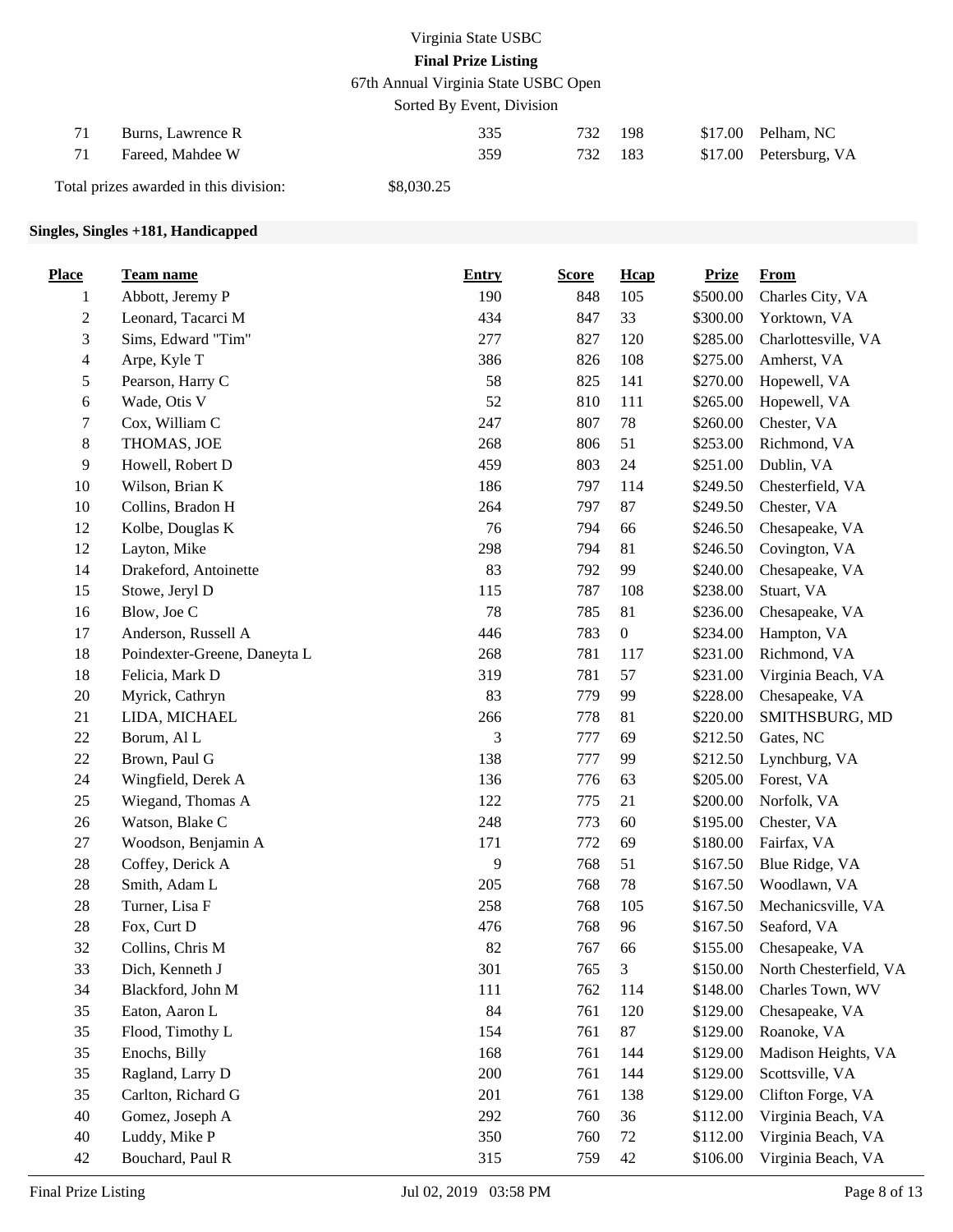67th Annual Virginia State USBC Open

Sorted By Event, Division

| 43 | Lamb, Thomas F          | 11  | 758 | 69               | \$89.00 | Portsmouth, VA          |
|----|-------------------------|-----|-----|------------------|---------|-------------------------|
| 44 | Cruz, Joseph R          | 188 | 757 | 48               | \$83.00 | Aulander, NC            |
| 45 | Manuel, Troy F          | 137 | 756 | 117              | \$81.50 | Forest, VA              |
| 45 | Johnson, Jacob          | 477 | 756 | 42               | \$81.50 | Portsmouth, VA          |
| 47 | Lingle, J Sean          | 208 | 755 | 51               | \$79.00 | Troy, VA                |
| 47 | Lightfoot, Jeronn L     | 370 | 755 | 114              | \$79.00 | Midlothian, VA          |
| 49 | McLaughlin, Vernon P    | 303 | 754 | 117              | \$76.00 | Covington, VA           |
| 50 | Ferguson, Kevin R       | 103 | 753 | 39               | \$74.00 | Norfolk, VA             |
| 51 | Williams, Robert A      | 386 | 752 | 60               | \$72.00 | Amherst, VA             |
| 52 | Weigand, Bryan          | 122 | 751 | 60               | \$70.00 | Norfolk, VA             |
| 53 | Young, Jimmy R          | 177 | 750 | 93               | \$67.00 | Clear Brook, VA         |
| 53 | Keene, Robert           | 252 | 750 | 15               | \$67.00 | Petersburg, VA          |
| 55 | Sours, Joshua A         | 282 | 748 | 30               | \$64.00 | Winchester, VA          |
| 56 | Reynolds, Chelsea L     | 31  | 746 | 75               | \$60.00 | Palmyra, VA             |
| 56 | Britt, Skyler J         | 159 | 746 | 87               | \$60.00 | Hampton, VA             |
| 56 | Holliday, Christopher D | 407 | 746 | 126              | \$60.00 | Stephens City, VA       |
| 59 | McDaniels, Keith Q      | 84  | 745 | 108              | \$65.84 | Chesapeake, VA          |
| 59 | Marshall, James L       | 193 | 745 | 15               | \$65.84 | Dungannon, VA           |
| 59 | Walker, Alfred L        | 200 | 745 | 144              | \$65.83 | Scottsville, VA         |
| 59 | Spoor, Craig A          | 202 | 745 | 81               | \$65.83 | St. Stephens Church, VA |
| 59 | Donathan, William L     | 401 | 745 | 111              | \$65.83 | Christiansbrg, VA       |
| 59 | Campbell, C Wade        | 413 | 745 | 141              | \$65.83 | Lynchburg, VA           |
| 65 | Lastinger, Charles C    | 3   | 744 | 126              | \$72.00 | Gates, NC               |
| 66 | Sweat, Glenn R          | 214 | 743 | 129              | \$69.00 | Chesapeake, VA          |
| 67 | Mills, Brett A          | 192 | 742 | 27               | \$66.00 | Warrenton, VA           |
| 68 | Lawhorn, David W        | 117 | 741 | $\boldsymbol{0}$ | \$62.34 | Roanoke, VA             |
| 68 | Billips, Anthony D      | 183 | 741 | 120              | \$62.33 | Roanoke, VA             |
| 68 | Lambert, Kenneth D      | 360 | 741 | 81               | \$62.33 | Harrisonburg, VA        |
| 71 | Moore, Johnnie E        | 270 | 740 | 114              | \$60.00 | Henrico, VA             |
| 72 | Twyman, Joseph E        | 179 | 738 | 99               | \$58.50 | Hampton, VA             |
| 72 | Rumbaugh, Paul L        | 345 | 738 | 3                | \$58.50 | Stafford, VA            |
| 74 | Moore, Anthony K        | 78  | 737 | 33               | \$56.00 | Chesapeake, VA          |
| 74 | Miller, Ronald A        | 141 | 737 | 108              | \$56.00 | Maurertown, VA          |
| 74 | Gray, Tyler L           | 282 | 737 | 63               | \$56.00 | Winchester, VA          |
| 77 | Grenell, Rachel         | 400 | 736 | 138              | \$51.50 | Amelia, VA              |
| 77 | Martin, Warren A        | 442 | 736 | 66               | \$51.50 | Chesapeake, VA          |
| 79 | Lamb, Thomas F          | 11  | 735 | 63               | \$45.00 | Portsmouth, VA          |
| 79 | Comer, Christopher      | 43  | 735 | 135              | \$45.00 | Montpelier, VA          |
| 79 | Atkins, Stephen D       | 224 | 735 | 21               | \$45.00 | Chesterfield, VA        |
| 79 | Ledger, Steve R         | 390 | 735 | 81               | \$45.00 | Farmville, VA           |
| 83 | Harlow, Michael "Alan"  | 31  | 734 | 6                | \$39.50 | Palmyra, VA             |
| 83 | Tate, Ira T             | 434 | 734 | 36               | \$39.50 | Yorktown, VA            |
| 85 | Archer, Harry C         | 41  | 733 | 72               | \$37.00 | Weyers Cave, VA         |
| 85 | Goodman, William E      | 75  | 733 | 87               | \$37.00 | Chesapeake, VA          |
| 85 | Bolosan, Chris L        | 361 | 733 | $\boldsymbol{0}$ | \$37.00 | Newport News, VA        |
| 88 | Young, Joe L            | 213 | 732 | 120              | \$33.50 | Chesapeake, VA          |
| 88 | Szamborski, William J   | 238 | 732 | 57               | \$33.50 | Bethesda, MD            |
| 88 | Williamson, Cory E      | 246 | 732 | 93               | \$33.50 | Chester, VA             |
| 88 | Crawley, Timothy A      | 389 | 732 | 69               | \$33.50 | Ft Lee, VA              |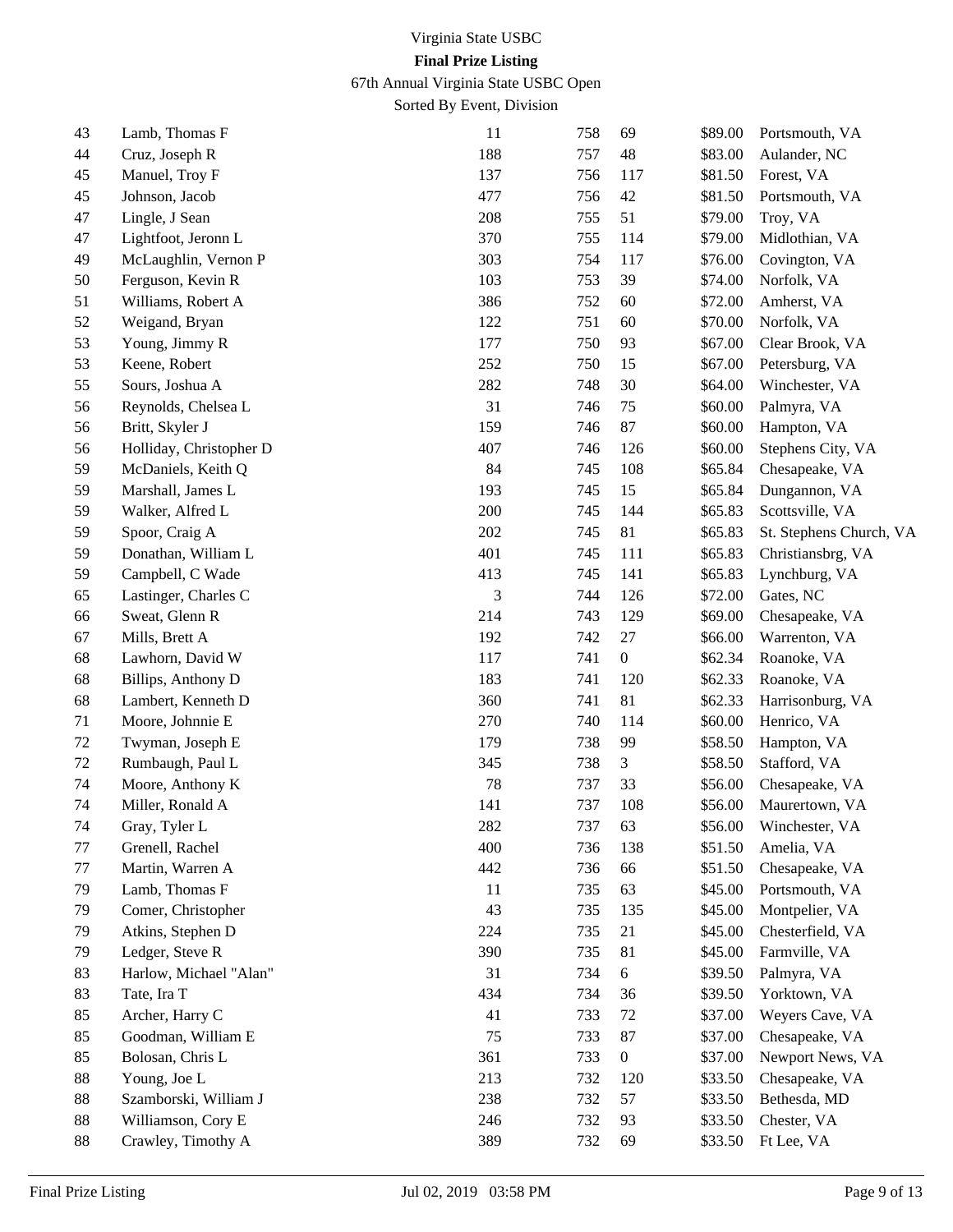67th Annual Virginia State USBC Open

Sorted By Event, Division

| 92  | Bisner, Brandon M                      |             | 94  | 731 | $\boldsymbol{0}$ | \$27.42 | Chesapeake, VA      |
|-----|----------------------------------------|-------------|-----|-----|------------------|---------|---------------------|
| 92  | Rankin, York C                         |             | 101 | 731 | 27               | \$27.43 | White Plains, MD    |
| 92  | Farrow, Jeffery B                      |             | 178 | 731 | 60               | \$27.43 | Hampton, VA         |
| 92  | Newton, Charles N                      |             | 201 | 731 | 48               | \$27.43 | Clifton Forge, VA   |
| 92  | Muncher, Brad                          |             | 474 | 731 | 30               | \$27.43 | Goode, VA           |
| 92  | Turnbow, Tyler J                       |             | 341 | 731 | 147              | \$27.43 | Forest, VA          |
| 92  | Woolf, Brian L                         |             | 242 | 731 | 18               | \$27.43 | Norfolk, VA         |
| 99  | Cooper, Joey N                         |             | 139 | 730 | 69               | \$27.00 | Madison Hts, VA     |
| 99  | Rickard, Eric J                        |             | 175 | 730 | 135              | \$27.00 | Chester, VA         |
| 99  | Jones, David                           |             | 443 | 730 | 24               | \$27.00 | Newport News, VA    |
| 102 | Wirt, Jeffrey                          |             | 168 | 729 | 90               | \$27.00 | Madison Heights, VA |
| 103 | Brooks, Leo N                          |             | 148 | 728 | 66               | \$27.00 | N Dinwiddie, VA     |
| 103 | Gant, Walter L                         |             | 226 | 728 | 36               | \$27.00 | Bristow, VA         |
| 103 | Ebeling, Fred W                        |             | 318 | 728 | 105              | \$27.00 | Virginia Beach, VA  |
| 106 | Kossan, Robert J                       |             | 125 | 727 | 102              | \$27.00 | Sterling, VA        |
| 106 | Parker, Josiah B                       |             | 416 | 727 | 108              | \$27.00 | Hampton, VA         |
| 108 | Suckart, Richard B                     |             | 53  | 726 | 96               | \$26.00 | Hopewell, VA        |
| 108 | Pierchal, Todd M                       |             | 248 | 726 | 57               | \$26.00 | Chester, VA         |
| 108 | Venable, Anthony R                     |             | 317 | 726 | 78               | \$26.00 | Virginia Beach, VA  |
| 108 | Chumley-Brockner, Sherry E             |             | 354 | 726 | 120              | \$26.00 | Stanardsville, VA   |
| 108 | Allman, Dallas W                       |             | 448 | 726 | $\boldsymbol{0}$ | \$26.00 | Hampton, VA         |
| 113 | Pierce, Nathan R                       |             | 83  | 725 | 42               | \$25.00 | Chesapeake, VA      |
| 114 | Boykin, Duane H                        |             | 104 | 724 | 72               | \$8.34  | Norfolk, VA         |
| 114 | Faughnan, David P                      |             | 144 | 724 | 69               | \$8.33  | N Dinwiddie, VA     |
| 114 | Orfield, Robert D                      |             | 186 | 724 | 18               | \$8.33  | Chesterfield, VA    |
|     | Total prizes awarded in this division: | \$12,331.00 |     |     |                  |         |                     |
|     |                                        |             |     |     |                  |         |                     |

## **Singles, Singles -180, Scratch**

| <b>Place</b> | Team name                              | Entry       | Score | Hcap | Prize    | From           |
|--------------|----------------------------------------|-------------|-------|------|----------|----------------|
|              | Updike, Ian                            | 123         | 616   |      | \$125.00 | Sterling, VA   |
| 2            | Wiggins, James A                       | 77          | 556   |      | \$73.00  | Chesapeake, VA |
|              | Total prizes awarded in this division: | \$198.00    |       |      |          |                |
|              | Total prizes awarded in this event:    | \$24,294.25 |       |      |          |                |

## **All Events , All Events +181, Scratch**

| <b>Place</b> | Team name            | <b>Entry</b> | <b>Score</b> | <b>H</b> cap | <b>Prize</b> | From                   |
|--------------|----------------------|--------------|--------------|--------------|--------------|------------------------|
|              | Leonard, Tacarci M   | 434          | 2,179        |              | \$372.00     | Yorktown, VA           |
| 2            | Anderson, Russell A  | 446          | 2,177        |              | \$339.00     | Hampton, VA            |
| 2            | Wiggins, Perry L     | 477          | 2,177        |              | \$339.00     | Portsmouth, VA         |
| 4            | McDonnell, Michael G | 375          | 2,167        |              | \$306.00     | Waynesboro, VA         |
| 5            | Dich, Kenneth J      | 301          | 2,138        |              | \$284.00     | North Chesterfield, VA |
| 6            | Rinehart, Tyler R    | 376          | 2,128        |              | \$263.00     | Waynesboro, VA         |
| 7            | Pancoast, Steven P   | 280          | 2,116        |              | \$235.00     | Newport News, VA       |
| 8            | Humphrey, Andrew M   | 247          | 2,112        |              | \$219.00     | Chester, VA            |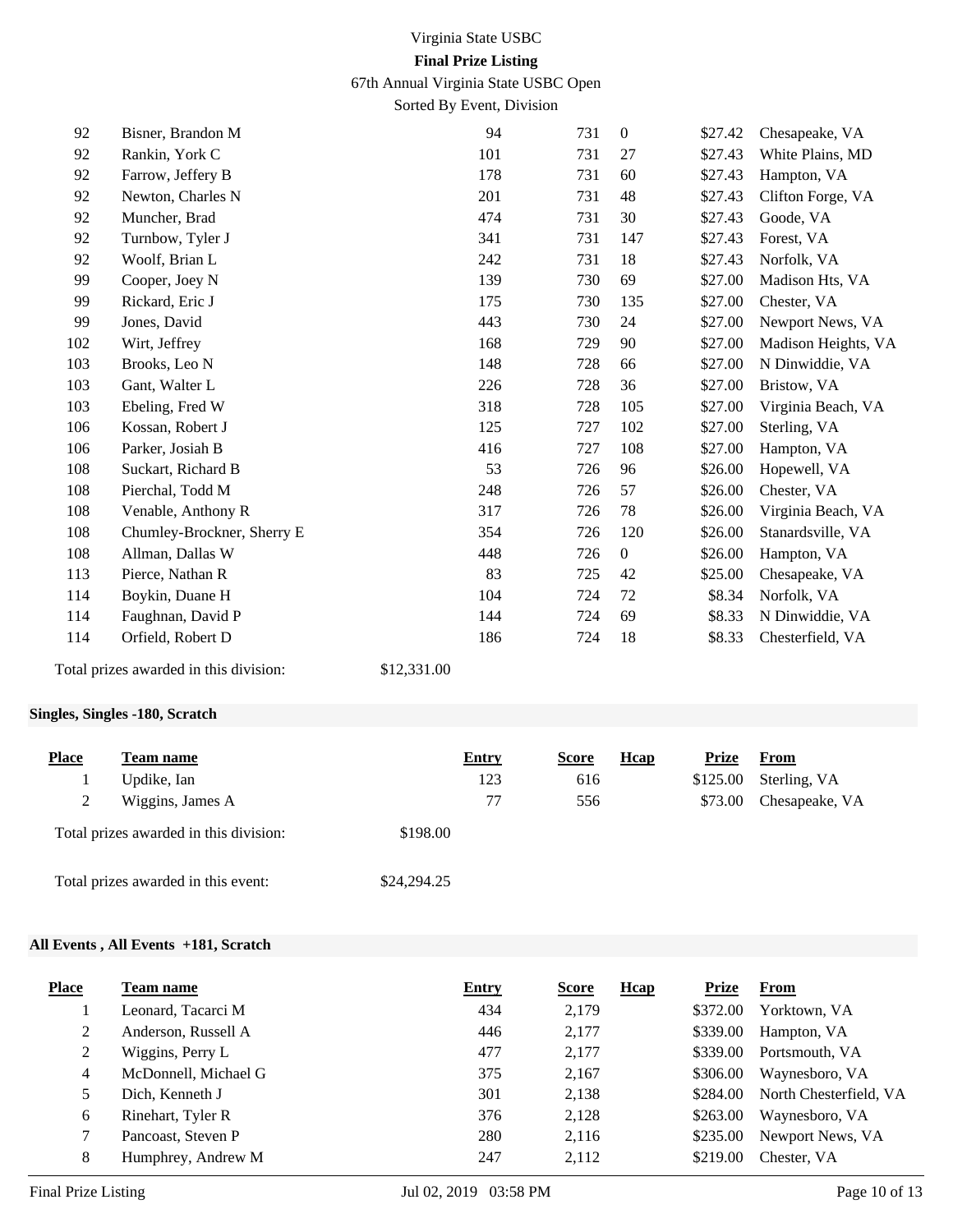67th Annual Virginia State USBC Open

Sorted By Event, Division

| 9  | Steadman, Andrew C  | 122 | 2,105 | \$187.00 | Norfolk, VA        |
|----|---------------------|-----|-------|----------|--------------------|
| 10 | Marshall, James L   | 193 | 2,083 | \$165.00 | Dungannon, VA      |
| 11 | Franklin, Brian P   | 352 | 2,082 | \$153.00 | Yorktown, VA       |
| 12 | Bisner, Brandon M   | 94  | 2,066 | \$124.00 | Chesapeake, VA     |
| 12 | Watson, Blake C     | 248 | 2,066 | \$124.00 | Chester, VA        |
| 14 | Tate, Ira T         | 434 | 2,062 | \$90.00  | Yorktown, VA       |
| 15 | Augustine, Joseph D | 28  | 2,061 | \$57.50  | Virginia Beach, VA |
| 15 | Gomez, Joseph A     | 292 | 2,061 | \$57.50  | Virginia Beach, VA |
| 17 | Sours, Joshua A     | 282 | 2,057 | \$35.00  | Winchester, VA     |
| 18 | Johnson, Brandon D  | 434 | 2,054 | \$25.00  | Yorktown, VA       |
|    |                     |     |       |          |                    |

Total prizes awarded in this division: \$3,375.00

## **All Events , All Events -180, Handicapped**

| <b>Place</b> | Team name              | <b>Entry</b> | <b>Score</b> | Hcap | <b>Prize</b> | <b>From</b>       |
|--------------|------------------------|--------------|--------------|------|--------------|-------------------|
| 1            | Turhan, Tayale         | 373          | 2,472        | 846  | \$380.00     | Hampton, VA       |
| $\sqrt{2}$   | Dillon, Chad E         | 382          | 2,446        | 765  | \$350.00     | Amherst, VA       |
| 3            | Ponton, Kenny Scott    | 384          | 2,387        | 774  | \$340.00     | Amherst, VA       |
| 4            | Jackson, Robert N      | 24           | 2,374        | 450  | \$330.00     | Scottsburg, VA    |
| 5            | Taylor, Jamar D        | 51           | 2,354        | 612  | \$320.00     | Sumerduck, VA     |
| $\epsilon$   | Bonine, Andrew W       | 54           | 2,353        | 477  | \$310.00     | Hopewell, VA      |
| 7            | Milne, Jacob S         | 380          | 2,351        | 684  | \$300.00     | Yorktown, VA      |
| $8\,$        | Rhodes, Jennifer L     | 287          | 2,339        | 873  | \$290.00     | Hopewell, VA      |
| 9            | Dixon, Austin H        | 400          | 2,337        | 1044 | \$275.00     | Amelia, VA        |
| 10           | Atkinson, James A      | 190          | 2,329        | 990  | \$270.00     | Charles City, VA  |
| 11           | Howland, John H        | 157          | 2,326        | 765  | \$255.00     | Newport News, VA  |
| 12           | Rhodes, Charles H      | 287          | 2,323        | 891  | \$245.00     | Hopewell, VA      |
| 13           | Willingham, John W     | 51           | 2,303        | 477  | \$230.00     | Sumerduck, VA     |
| 14           | Ashley, Ronnie L       | 150          | 2,292        | 900  | \$225.00     | Stuarts Draft, VA |
| 15           | Rice, Tyrus H          | 67           | 2,289        | 1053 | \$215.00     | Nathalie, VA      |
| 16           | Hill, Portia M         | 356          | 2,282        | 711  | \$200.00     | Salem, VA         |
| 17           | Hamblin, Kerry E       | 130          | 2,281        | 666  | \$185.00     | Blacksburg, VA    |
| 18           | Mays, Coles M          | 233          | 2,265        | 549  | \$175.00     | Norfolk, VA       |
| 19           | Baumgartner, Steven J  | 287          | 2,264        | 558  | \$162.00     | Hopewell, VA      |
| $20\,$       | Adams, Wendi           | 343          | 2,261        | 1242 | \$143.00     | Salem, VA         |
| 21           | Updike, Ian            | 123          | 2,258        | 468  | \$131.00     | Sterling, VA      |
| $21\,$       | Holmes, Cecil H        | 179          | 2,258        | 603  | \$131.00     | Hampton, VA       |
| 21           | <b>GUSLER, ASHLEY</b>  | 431          | 2,258        | 1116 | \$131.00     |                   |
| 24           | Brown, Charita L       | 359          | 2,257        | 666  | \$109.00     | Petersburg, VA    |
| 25           | Molloy, Jack N         | 412          | 2,246        | 756  | \$98.00      | Hampton, VA       |
| 26           | Comparetta, Tom        | 152          | 2,244        | 603  | \$87.00      | Forest, VA        |
| 27           | Overby, Deborah D      | 369          | 2,243        | 774  | \$76.00      | Midlothian, VA    |
| $28\,$       | Stillman, Andy H       | 126          | 2,240        | 828  | \$60.50      | Staunton, VA      |
| $28\,$       | Watson, George L       | 213          | 2,240        | 450  | \$60.50      | Chesapeake, VA    |
| 30           | Gay, Cullen            | 411          | 2,236        | 846  | \$34.50      | Hopewell, VA      |
| 31           | Thomas, Norman "Pic" L | 432          | 2,232        | 801  | \$25.00      | Covington, VA     |
| 32           | Rose, Antwon S         | 413          | 2,229        | 648  | \$25.00      | Lynchburg, VA     |
| 33           | Lambert, John          | 259          | 2,223        | 702  | \$25.00      | Grottoes, VA      |
| 34           | Smith, James A         | 287          | 2,161        | 879  | \$34.50      | Hopewell, VA      |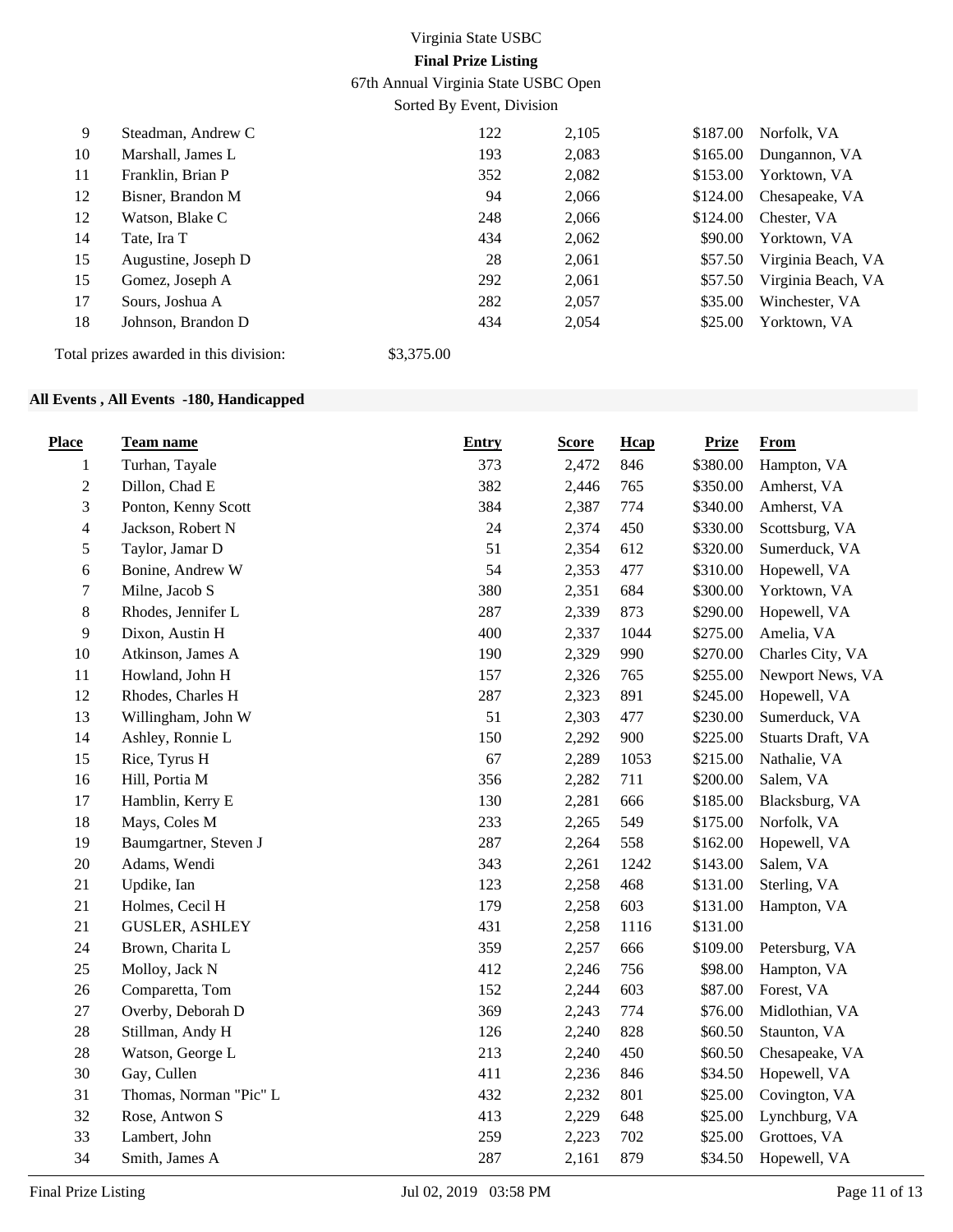67th Annual Virginia State USBC Open

Sorted By Event, Division

Total prizes awarded in this division: \$6,228.00

## **All Events , All Events -180, Scratch**

| <b>Place</b> | Team name                              | <b>Entry</b> | <b>Score</b> | <b>H</b> cap | Prize From            |
|--------------|----------------------------------------|--------------|--------------|--------------|-----------------------|
| $\mathbf{1}$ | Updike, Ian                            | 123          | 1.790        |              | \$189.00 Sterling, VA |
|              | Total prizes awarded in this division: | \$189.00     |              |              |                       |

## **All Events , All Events +181, Handicapped**

| <b>Place</b>     | Team name            | <b>Entry</b> | <b>Score</b> | <b>H</b> cap     | <b>Prize</b> | <b>From</b>         |
|------------------|----------------------|--------------|--------------|------------------|--------------|---------------------|
| $\mathbf{1}$     | Abbott, Jeremy P     | 190          | 2,327        | 315              | \$500.00     | Charles City, VA    |
| $\boldsymbol{2}$ | Turner, Lisa F       | 258          | 2,280        | 315              | \$400.00     | Mechanicsville, VA  |
| 3                | Leonard, Tacarci M   | 434          | 2,278        | 99               | \$375.00     | Yorktown, VA        |
| 4                | Pearson, Harry C     | 58           | 2,252        | 423              | \$345.00     | Hopewell, VA        |
| 4                | Arpe, Kyle T         | 386          | 2,252        | 324              | \$345.00     | Amherst, VA         |
| 6                | Steadman, Andrew C   | 122          | 2,249        | 144              | \$330.00     | Norfolk, VA         |
| 7                | Watson, Blake C      | 248          | 2,246        | 180              | \$325.00     | Chester, VA         |
| $8\,$            | Williamson, Cory E   | 246          | 2,243        | 279              | \$317.50     | Chester, VA         |
| $8\,$            | Layton, Mike         | 298          | 2,243        | 243              | \$317.50     | Covington, VA       |
| 10               | Pahuta, Richard A    | 35           | 2,236        | 351              | \$310.00     | Strasburg, VA       |
| 11               | Walker, Alfred L     | 200          | 2,234        | 432              | \$300.00     | Scottsville, VA     |
| 12               | Flood, Timothy L     | 154          | 2,218        | 261              | \$285.00     | Roanoke, VA         |
| 13               | Updike, Ralph        | 123          | 2,210        | 405              | \$270.00     | Sterling, VA        |
| 14               | Ragland, Larry D     | 200          | 2,195        | 432              | \$260.00     | Scottsville, VA     |
| 15               | Woodson, Benjamin A  | 171          | 2,194        | 207              | \$250.00     | Fairfax, VA         |
| 16               | Rickard, Eric J      | 175          | 2,183        | 405              | \$240.00     | Chester, VA         |
| 17               | Stowe, Jeryl D       | 115          | 2,179        | 324              | \$232.50     | Stuart, VA          |
| 17               | Cox, William C       | 247          | 2,179        | 234              | \$232.50     | Chester, VA         |
| 19               | Stevens, Craig C     | 350          | 2,177        | 216              | \$213.34     | Virginia Beach, VA  |
| 19               | Anderson, Russell A  | 446          | 2,177        | $\boldsymbol{0}$ | \$213.33     | Hampton, VA         |
| 19               | Wiggins, Perry L     | 477          | 2,177        | $\boldsymbol{0}$ | \$213.33     | Portsmouth, VA      |
| $22\,$           | Collins, Chris M     | 82           | 2,171        | 201              | \$195.00     | Chesapeake, VA      |
| 23               | Tate, Ira T          | 434          | 2,170        | 108              | \$190.00     | Yorktown, VA        |
| 24               | Gomez, Joseph A      | 292          | 2,169        | 108              | \$182.50     | Virginia Beach, VA  |
| 24               | Hawk, John R         | 350          | 2,169        | 342              | \$182.50     | Virginia Beach, VA  |
| 26               | Brill, Earl M        | 284          | 2,168        | 378              | \$175.00     | Winchester, VA      |
| 27               | Bouchard, Paul R     | 315          | 2,167        | 126              | \$167.50     | Virginia Beach, VA  |
| 27               | McDonnell, Michael G | 375          | 2,167        | $\boldsymbol{0}$ | \$167.50     | Waynesboro, VA      |
| 29               | Moore, Thomas P      | 285          | 2,166        | 441              | \$160.00     | Poquoson, VA        |
| 30               | Sims, Edward "Tim"   | 277          | 2,164        | 360              | \$158.00     | Charlottesville, VA |
| 31               | Reason, Cailean A    | 321          | 2,155        | 342              | \$154.00     | Virginia Beach, VA  |
| 32               | Wingfield, Derek A   | 136          | 2,154        | 189              | \$147.00     | Forest, VA          |
| 33               | Short, David R       | 242          | 2,152        | 243              | \$140.00     | Norfolk, VA         |
| 34               | Blow, Joe C          | 78           | 2,151        | 243              | \$133.00     | Chesapeake, VA      |
| 35               | Sweat, Glenn R       | 214          | 2,149        | 387              | \$123.00     | Chesapeake, VA      |
| 35               | Austin, Kevin D      | 225          | 2,149        | 441              | \$123.00     | newport news, VA    |
| 37               | Sours, Joshua A      | 282          | 2,147        | $90\,$           | \$109.00     | Winchester, VA      |